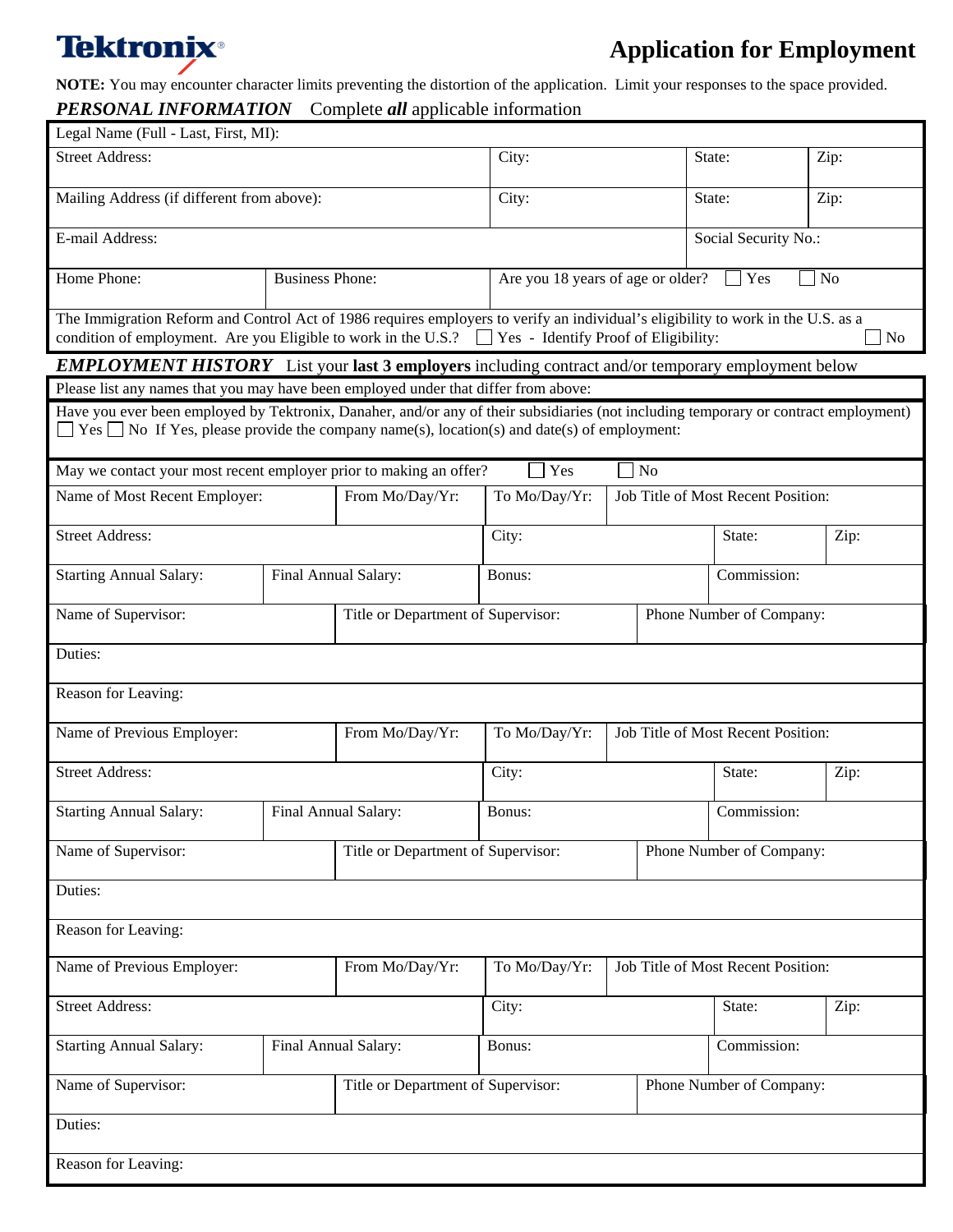### *EDUCATION INFORMATION*

| High School or GED: | City: | State: | Degree: | Completed ?:<br>Yes or No | Subject:                                                                                                     |
|---------------------|-------|--------|---------|---------------------------|--------------------------------------------------------------------------------------------------------------|
| College:            | City: | State: | Degree: | Completed ?:<br>Yes or No | Major:                                                                                                       |
| College:            | City: | State: | Degree: | Completed ?:<br>Yes or No | Major:                                                                                                       |
| Graduate School:    | City: | State: | Degree: | Completed ?:<br>Yes or No | Major:                                                                                                       |
| Other:              | City: | State: | Degree: | Completed ?:<br>Yes or No | Major:                                                                                                       |
|                     |       |        |         |                           | <b>ADDITIONAL COMMENTS</b> List any additional information below (e.g. Affiliations, Licenses, Publications) |

| <b>REPERENCE</b> EISET OUT FLORESSIONAL INCRETENCES DEIUW |        |          |        |         |
|-----------------------------------------------------------|--------|----------|--------|---------|
| Name:                                                     | Title: | Company: | Phone: | E-mail: |
| Name:                                                     | Title: | Company: | Phone: | E-mail: |
| Name:                                                     | Title: | Company: | Phone: | E-mail: |
| Name:                                                     | Title: | Company: | Phone: | E-mail: |

#### *GENERAL INFORMATION*

| <u>ULIDIULLID ONIIMATUU</u>                                                                                             |  |  |  |  |
|-------------------------------------------------------------------------------------------------------------------------|--|--|--|--|
| How were you referred to Tektronix? $\Box$ Agency/Headhunter $\Box$ Job Fair $\Box$ Tektronix Web Site<br>  Monster.com |  |  |  |  |
| □ College □ Tektronix Employee - Name: ________<br>$\Box$ Other Job Board – Name:                                       |  |  |  |  |
| Other:                                                                                                                  |  |  |  |  |
| To the extent permitted by applicable law, inform us if you have ever been convicted of a crime? $\Box$ Yes $\Box$ No   |  |  |  |  |
| If Yes, please explain with dates and details:                                                                          |  |  |  |  |
|                                                                                                                         |  |  |  |  |
| Note: Existence of a criminal conviction record is not necessarily a bar to employment.                                 |  |  |  |  |

#### *PLEASE READ THE FOLLOWING STATEMENTS CAREFULLY*

I certify that I have answered truthfully and have not knowingly withheld, misrepresented, or omitted any information relative to my application, resume, or other attached materials. I understand that to do so would result in my being eliminated from further consideration for employment with Tektronix, Inc. I further understand that, if accepted for employment, any misrepresentation or material omission may result in immediate termination of my employment with Tektronix, Inc.

I understand that Tektronix, Inc. and its U.S. Subsidiaries are lawfully required to verify an individual's eligibility to work in the US. As a condition of employment, I understand that I will be required to provide proof of identity and eligibility prior to employment.

I also understand that, as a condition of employment, I will be required to sign an agreement regarding confidential information, patents and inventions. I will be required to take a pre-employment drug-screening test. I understand that Tektronix, Inc. will conduct a background check, which could include a credit report, driver's license verification, and/or criminal background check. Any offer of employment may be conditional upon satisfactory completion of a reference check, security clearance or appropriate export licensing authorization, if applicable. If employed, I may be required to accept a different work assignment, work schedule and/or work location, depending on business conditions.

Any employment is not for a fixed period of time and is terminable at the will of either Tektronix, Inc., or me at any time and for any reason. No contrary representations or promises have been made to me and no subsequent promise or representation shall be binding unless in writing and signed by an officer of Tektronix, Inc.

| I authorize Tektronix, Inc., to contact any of my prior employers except:                                                                   | for information about my work |
|---------------------------------------------------------------------------------------------------------------------------------------------|-------------------------------|
| and performance and I hereby release Tektronix, Inc. and the prior employers from any and all liability for disclosure of such information. |                               |

| Signature: | Date: |
|------------|-------|
|            |       |